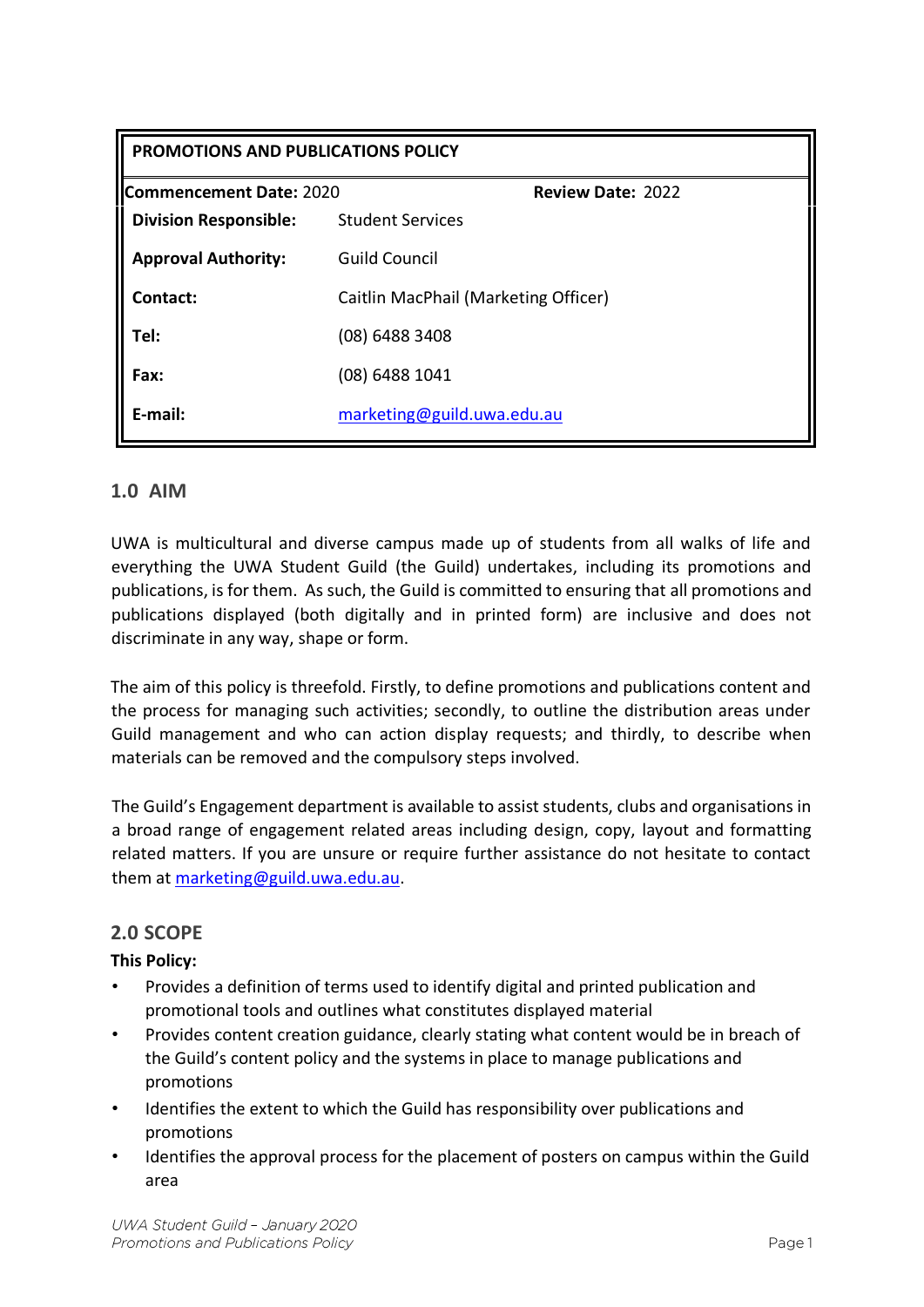- Identifies the location, allocated quotas and approval and removal process for Guild and non-Guild posters
- Explains the content guidelines pertaining to digital and online promotions and the process taken if content is found to be in breach of these rules
- Provides a process for complaints regarding the decisions of the Guild in relation to the approval of publications/promotions and requests for the removal of any such material
- Demonstrates the fundamental role the Events Department plays in the approval and execution of event related publication and promotional material
- Provides a brief overview of the publication and promotional processes which exist for areas outside of the Guild's control at UWA

## **3.0 DEFINITIONS**

## *3.1.1 DEFINITION OF PUBLICATIONS*

For the purposes of this policy, 'publications' can be produced in printed or digital form and include:

- All Guild publications including Guild Weekly, Prosh, Pelican, Damsel, Postscript,Lighthouse and the Guild Diary
- The Guild website and all affiliated websites, including University Function Caterers, Guild Volunteering and Pelican Magazine online.
- All publications produced by Guild Departments and Sub-Councils, affiliated clubs and faculty societies and any other publications funded by Guild budgets

## *3.1.2 DEFINITION OF PROMOTION*

For the purposes of this policy, 'promotions' can be produced in both digital and printed form and include:

- All avenues of social media including Facebook, Instagram, Twitter, Youtube, Google + and Snapchat
- All social media pages held or run by the Guild or Guild affiliated clubs, faculty societies and departments
- All promotional T-shirts, clothing and products created by the Guild or Guild affiliated clubs, faculty societies and departments
- All submissions and advertisements in Guild publications including in Guild Weekly, Pelican, Damsel, Postscript, Prosh, Lighthouse and the Guild Diary.
- All submissions and advertisements featured in Guild affiliated websites including the primary Guild website, University Function Caterers, Guild Volunteering and Pelican Magazine online
- All events and event descriptions detailed in the Events section of the Guild website
- All jobs and job descriptions details on<http://www.volunteering.guild.uwa.edu.au/>
- All posters, printed material, and/or digital material distributed by the Guild or Guild affiliated clubs, faculty societies and departments.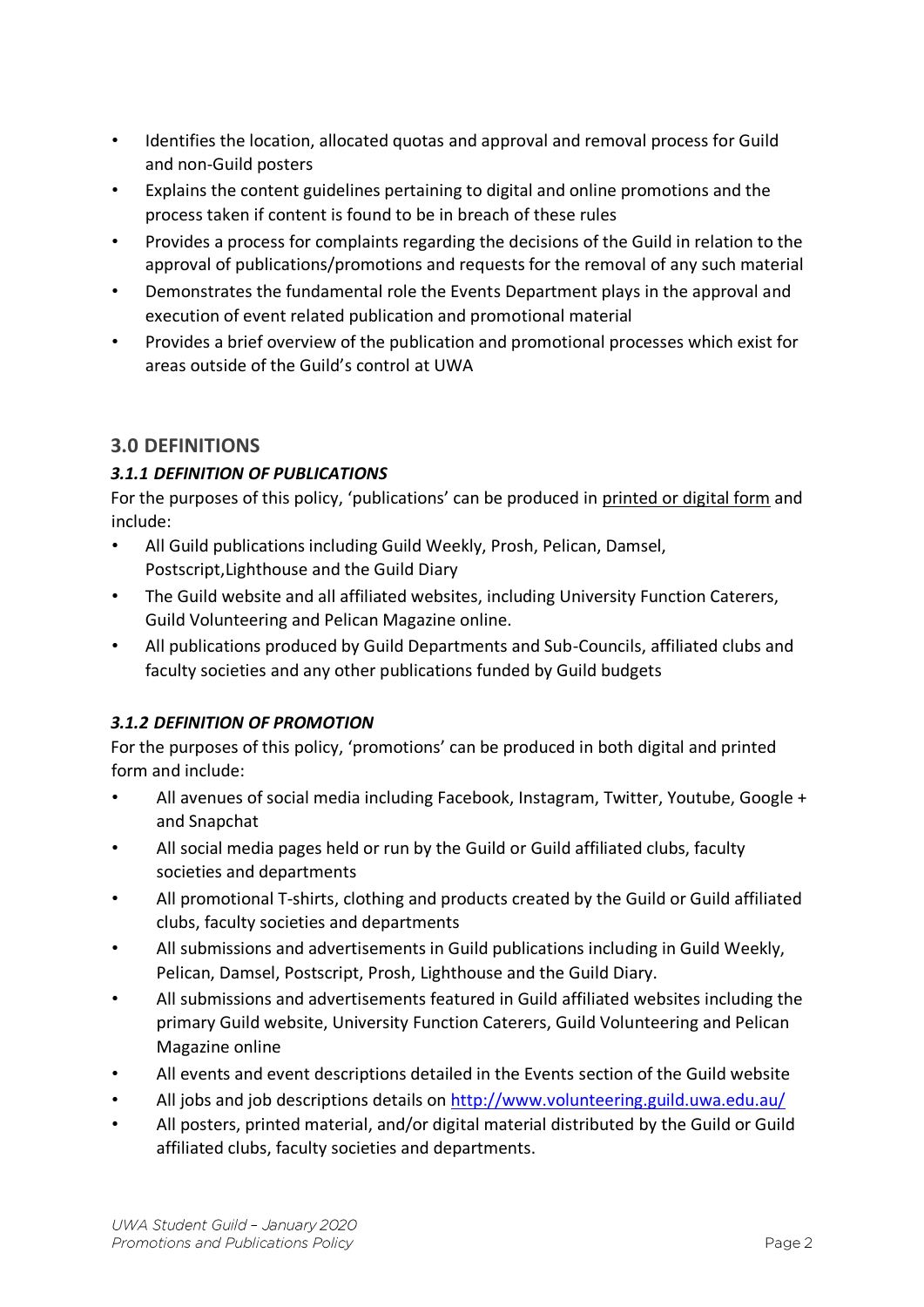### *3.1.3 DEFINITION OF DISPLAYED*

For the purposes of this policy, 'displayed' can refer to promotions and publications (in both the digital and printed form) including those which:

- Feature visible or readable text, imagery, artwork, symbols or a combination of all four
- Can be seen by more than just the content's creator

# **4.0 PUBLICATION & PROMOTIONAL MATTERS FOR WHICH THE GUILD IS RESPONSIBLE**

The Guild is responsible for the approval of publications and promotional materials for the Guild and all affiliated clubs, faculty societies and departments. The Guild is also responsible for the management, display and removal of such materials in Guild-designated areas, including Guild Village, Guild cafes and the rotundas across campus.

Content guidelines are provided to ensure that neither the Guild, nor our members, are at risk of action being taken against us by the University, the State Equal Opportunities Commission or the Federal Human Rights and Equal Opportunities Commission. They also reflect our duty of care and are necessary to ensure the student cohort is protected from undue harm, oppression, offence or risk. To display or distribute publications or promotional material in the Guild precinct area or through the Guild's digital channels this policy must be adhered to.

## **5.0 CONTENT GUIDELINES**

Promotions and publications distributed in Guild areas, through the Guild's digital and social channels or in Guild and Guild-funded publications must comply with the guidelines for **Alcohol, Anti-Discrimination** and **Political Comment** as outlined below:

## *5.1 Alcohol*

There are strict rules pertaining to the promotion of alcohol and consumption of liquor on campus. These include:

- **Sponsorship:** Events, promotions and publications can be sponsored by businesses that sell alcohol; however, this cannot be promoted through publications and print and digital forms of promotion (e.g. via logos on artwork, images of their alcohol etc.)
- **Warnings:** If alcohol will be sold or distributed at an event, the following text must be included on all the event's publications and promotions:
- 18+I.D. RequiredDiscounted drinks, reduced priced drinks (etc.) must be stated as **"student priced drinks"** only
- No advertising shall refer to events as 'BYO'
- No advertising shall refer to the amount of alcohol available
- No advertising shall l promote the excessive consumption of alcohol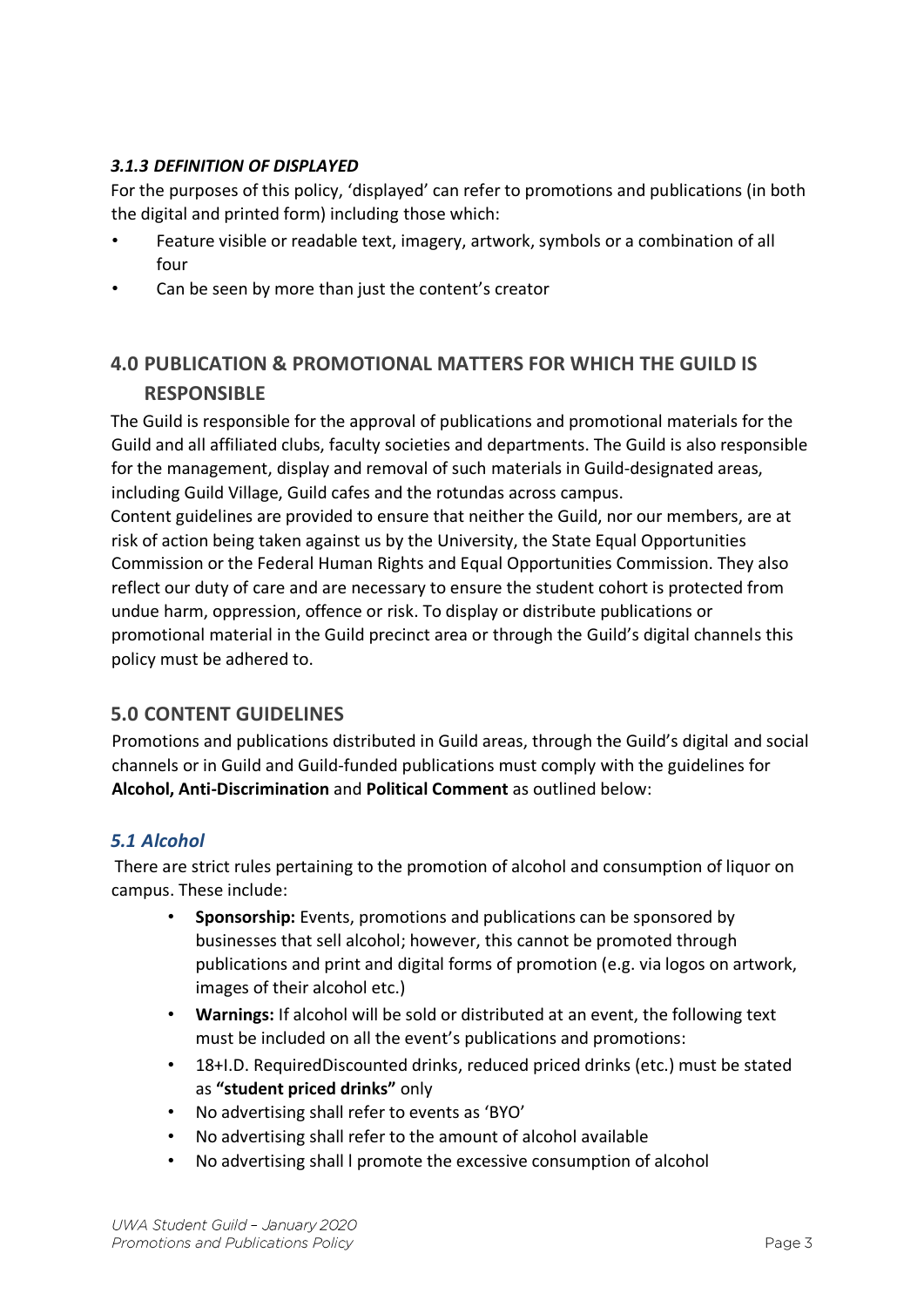- No advertising shall encourage attendance of a function by advertising alcohol at reduced prices
- All advertising is to make equal reference to the availability of non-alcoholic beverages
- If no alcohol will be present at the event, then the publication and promotional material for the event must state **"Alcohol Free Event".**

Although not compulsory, the Guild also recommends that the following additions are considered on all promotional material:

- Please Drink Responsibly
- Scantek in use (if the event will have Scantek)

### *5.1.1 University Policy*

According to the University's policies and procedures, advertising for events and functions should:

- Ensure that no promotional material concerning consumption of liquor will be permitted in connection with Student Orientation Week and related activities
- Adopt a responsible approach regarding the service of alcohol with the Western Accord
- Ensure there is an inclusive environment for staff and students who choose not to consume alcohol, including adequate food and non- alcoholic drinks
- Provide a range of educational and confidential support services for staff and students with respect to prevention and management of the negative effects of alcohol and other drugs
- Take appropriate action if alcohol or drug use adversely affects the health, safety or wellbeing of an individual group within the University or brings the University into disrepute
- Promote and support responsible drinking practices.
- Avoid unsafe drinking practices including binge drinking, drinking to intoxication and other high-risk practices

For the full policy guidelines see:

[http://www.governance.uwa.edu.au/procedures/policies/policies](http://www.governance.uwa.edu.au/procedures/policies/policies-and-procedures?method=document&id=UP09%2F5)[andprocedures?method=document&id=UP09%2F5](http://www.governance.uwa.edu.au/procedures/policies/policies-and-procedures?method=document&id=UP09%2F5)

#### *5.1.2 State Liquor Licensing Laws*

Further to this, the state government sets out the following guidelines in regards to the promotion of liquor. **Please note that these supersede UWA's liquor policies and procedures:** 

The Liquor Control Act 1988 ('the Act') places an obligation on licensees to sell and supply liquor in a responsible manner.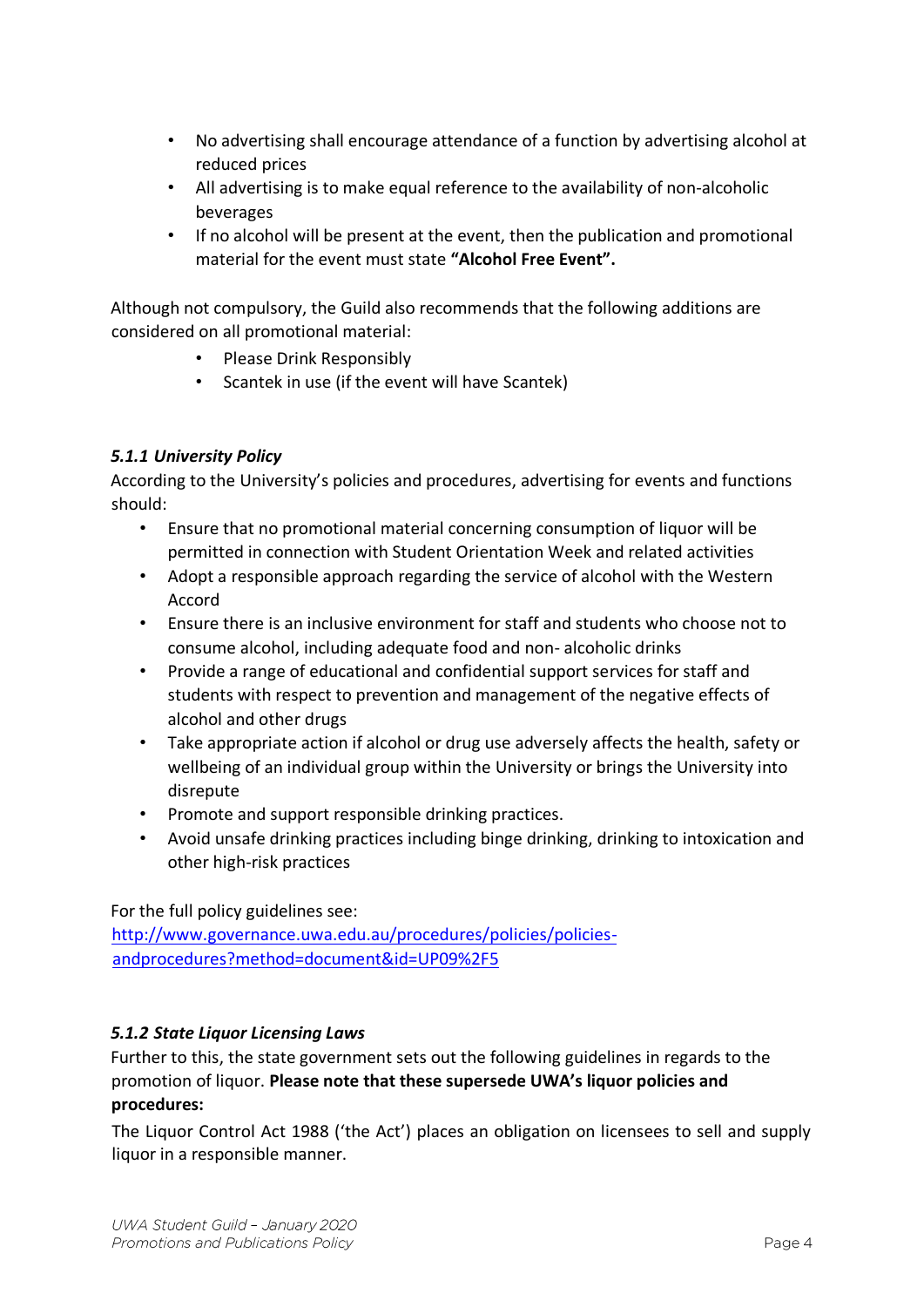One of the primary objects of the Act is to minimise harm or ill-health caused to people, or any group of people, due to the use of liquor.

Section 64(3) of the Act empowers the licensing authority to impose conditions on a licence to prohibit promotional activity in which drinks are offered free or at reduced prices or to prohibit any practice that encourages the irresponsible consumption of alcohol.

This document provides the industry with a framework of practices which are considered unacceptable in order to prevent the intoxication and antisocial behaviour of patrons and, in all other respects, to ensure that the premises are being properly managed. The framework highlights those practices which are discouraged and are not in the public interest.

The use of "gimmick" promotions of cheap or discounted liquor that are likely to encourage the irresponsible consumption of alcohol are not acceptable. An activity by design or other use is not to create an incentive for patrons to consume liquor more rapidly and/or in greater amounts than they otherwise might.

For the full policy guidelines see: [http://www.rgl.wa.gov.au/liquor/information](http://www.rgl.wa.gov.au/liquor/information-for-licencees/policies-promotion-of-liquor/liquor-promotions-policy)[forlicencees/policies-promotion-of-liquor/liquor-promotions-policy](http://www.rgl.wa.gov.au/liquor/information-for-licencees/policies-promotion-of-liquor/liquor-promotions-policy) and [http://www.rgl.wa.gov.au/docs/default](http://www.rgl.wa.gov.au/docs/default-source/rgl/responsible_promotion_of_liquor_for_consumption_on_premises.pdf?sfvrsn=2)[source/rgl/responsible\\_promotion\\_of\\_liquor\\_for\\_consumption\\_on\\_premises.pdf?sfvrsn=2](http://www.rgl.wa.gov.au/docs/default-source/rgl/responsible_promotion_of_liquor_for_consumption_on_premises.pdf?sfvrsn=2)

## *5.2 Anti-discrimination policies*

We define discrimination as the unjust or prejudicial treatment of different categories of people. This unfavourable treatment can (potentially) disadvantage a person or group, causing them detriment and or suffering.

The Guild is driven to protect the students from undue harm, including that caused by discriminating promotional and publication material. This duty of care includes discrimination based on sex, marital status, pregnancy, race, age, sexual orientation, gender identity, religious beliefs, impairment or disability. As a result, Guild promotions and publications **cannot** employ content that features:

**Sexual Discrimination:** Including content that is sexually charged, contains unnecessary sexual references and or imagery, or features content that could constitute sexual harassment (including unwelcome physical touching, staring or leering, suggestive comments or jokes, requests to go out on dates, requests for sex, pornographic or rude jokes, sexually explicit references, intrusive private and or bodily questions).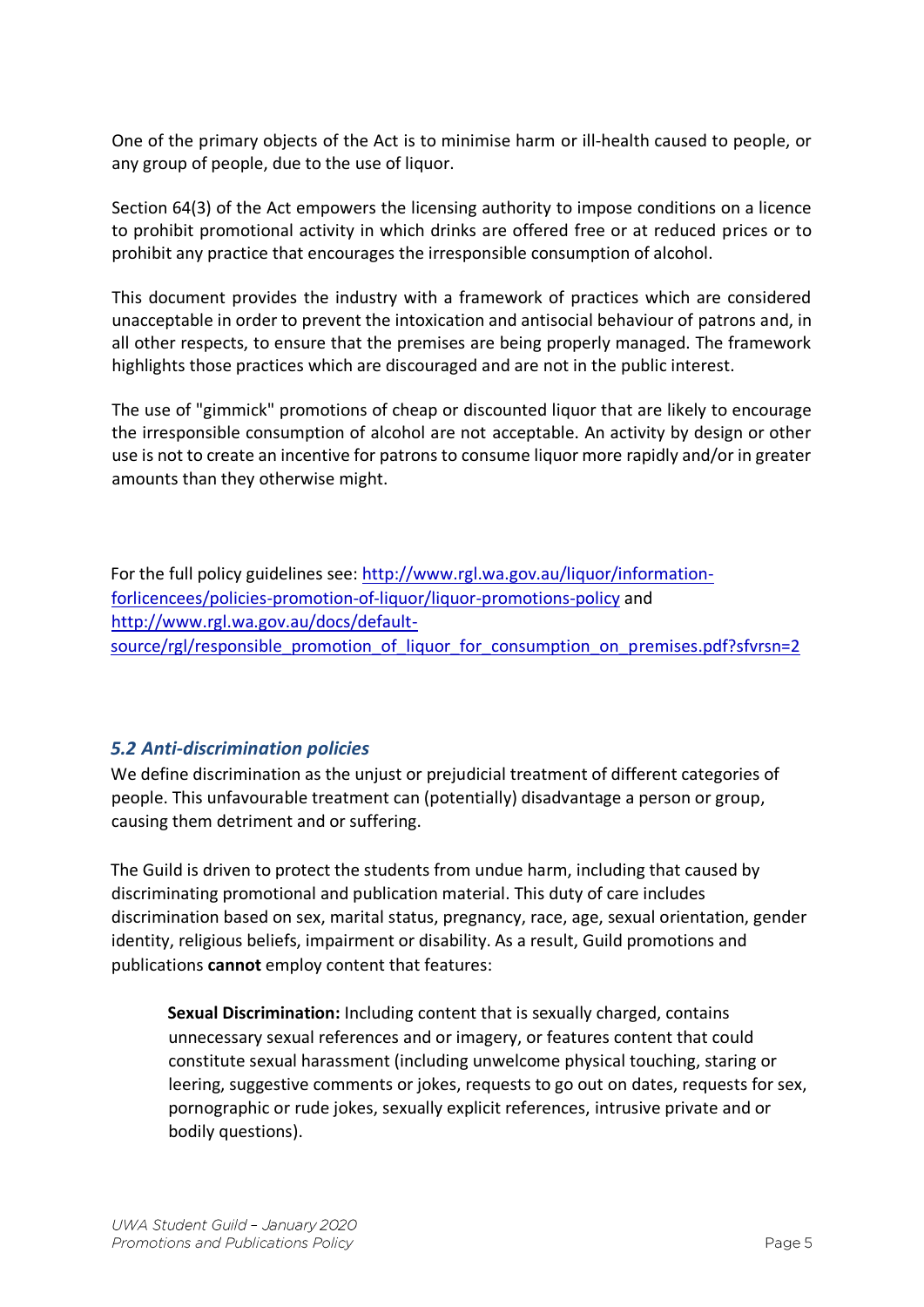**Marital Status Discrimination**: Including content that puts down, pokes fun at, teases, hurts, harms or unfairly disadvantages a person or group of people due to their actual or perceived marital status (such as married, engaged, divorced, partnered and single).

**Pregnancy Discrimination:** Including content which treats a woman or a group of women less favourably because she/they are pregnant or because she/they intended to or may become pregnant.

**Race Discrimination:** Including content that is likely to offend, insult, humiliate or intimidate someone because of their race, ethnicity and or cultural background. Further to this, no content should incite racial hatred, perpetuate racial stereotypes or unfairly disadvantage a person or group of people due to their actual or perceived race.

**Age Discrimination:** Including contentthat treats, or proposes to treat, someone unfavourably because of their age. For example, if a publication or promotion imposes a requirement, condition or practice which disadvantages a person or group of persons because of their age (perceived or actual).

**Gender Identity Discrimination.** Gender identity refers to one's gender-related identity. This includes their appearance, mannerisms, way people express themselves, how people present their gender or other gender-related characteristics, which may be an identity other than male or female. It does not matter what sex the person was assigned at birth, or whether the person has undergone any medical intervention, they should not be treated unfavourably or discriminated against in Guild publications or promotions because of their gender identity. Gender labels (such as male, female, men and women) may be hurtful, inaccurate or contribute to excluding a person or group of persons. As a result, particular care and sensitivity must be used if employing them by ensuring they are used correctly and in an empowering way.

Please contact the Guild Pride Department or Women's Department if you intend to use any gender identity labels to ensure they are correct, appropriate ans necessary.

**Sexual Orientation Discrimination:** Sexual orientation refers to a person's sexual orientation towards persons of the same sex or persons of a different sex. No Guild content should incite sexual orientation hate or discrimination, perpetuate sexual orientation stereotypes or unfairly disadvantage a person or group of people due to their actual or perceived sexual orientation. Sexual orientation labels (such as gay, lesbian, homosexual, bisexual, straight and heterosexual) may be offensive or inaccurate, so particular care and sensitivity must be used if employing them, ensuring they are used correctly and in an empowering way. Please contact the Guild Pride Department if you intend to use any sexual orientation labels to ensure they are correct, appropriate and necessary.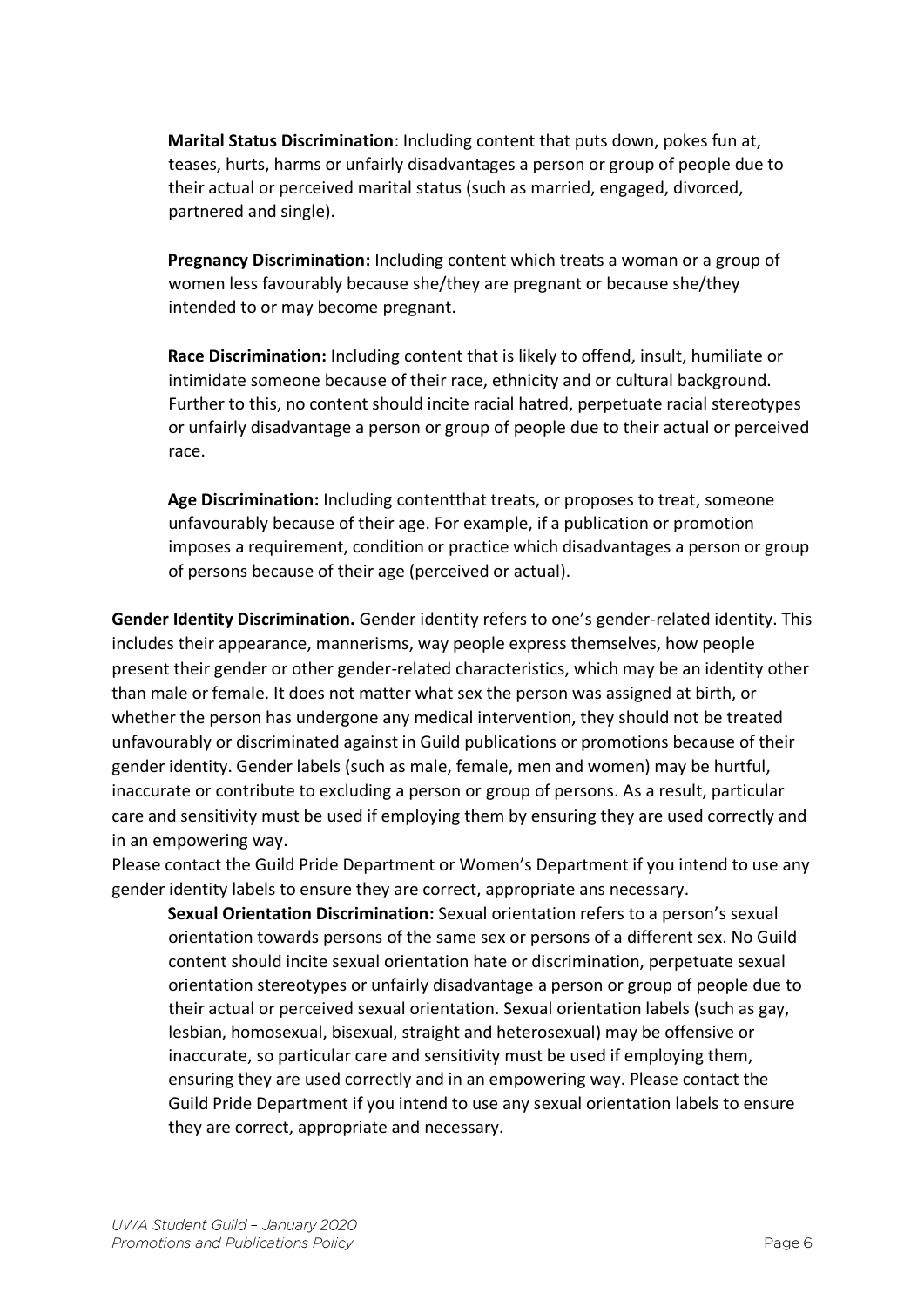**Religious Belief Discrimination:** Including content that incites hatred, contempt, revulsion or severe ridicule of a person or group of people because of their religion or belief system (whether overt, true or otherwise). As such, it is not acceptable for publications or promotions to feature content which encourages violence and or hate against people who belong to a particular religion, features unverified claims that a religious group is involved in a serious crime, or mocks or pocks fun at a person because of their religion.

**Impairment or Disability Discrimination.** Including content that treats people with a disability or impairment less fairly than people without a disability or impairment. It also extends to cover those that are treated less fairly because they are relatives, friends, carers, co-workers or associates of a person with a disability. Thus, Guild publications and promotions must ensure all content (including that relating to employment, education, access to locations, provisions of goods and services, and access or attendance at clubs, events, activities and sports) facilitates equal and easy access for all, regardless of their ability.

Further to our own policies, the Guild is bound by the University's anti-discrimination policies and those outlined in state and federal law. In order to comply with these, content of promotions and or publications (including the imagery, text, or symbols employed), is not in breach of the following;

## *5.2.1 University Policy*

The University is committed to creating an environment free from discrimination on the grounds of sex, marital status or pregnancy, race, age, sexual orientation, gender history, religious or political beliefs, impairment, family responsibility or family status. A student who feels that this policy has been breached and they have been discriminated against can make a complaint to the Guild or to the University. For further details of the relevant policy see:<http://www.hr.uwa.edu.au/policies/policies/equity/equal-opportunity>

#### *5.2.2 State Law*

According to State Law, it is unlawful to discriminate in education on the grounds of age, family responsibility, family status, gender history, impairment, marital status, political conviction, pregnancy, race, religious conviction, sex and sexual orientation. Discrimination includes 'harassment' which encompasses the display of offensive posters and material. For more information see: [www.equalopportunity.wa.gov.au.](http://www.equalopportunity.wa.gov.au/) Students who feel this policy has been breached can lodge a complaint with the Equal Opportunities Commission.

## *5.2.3 Federal Law*

Australian Federal Law prohibits the advertisement or promotion of messages that are likely to offend, insult, humiliate or intimidate a person or group of people based on race or disability. It also prohibits sexual harassment which includes the display of pornographic posters and material. Federal Law does not cover discrimination based on religion. Additionally, Federal Law includes guidelines to cover publications and the media under the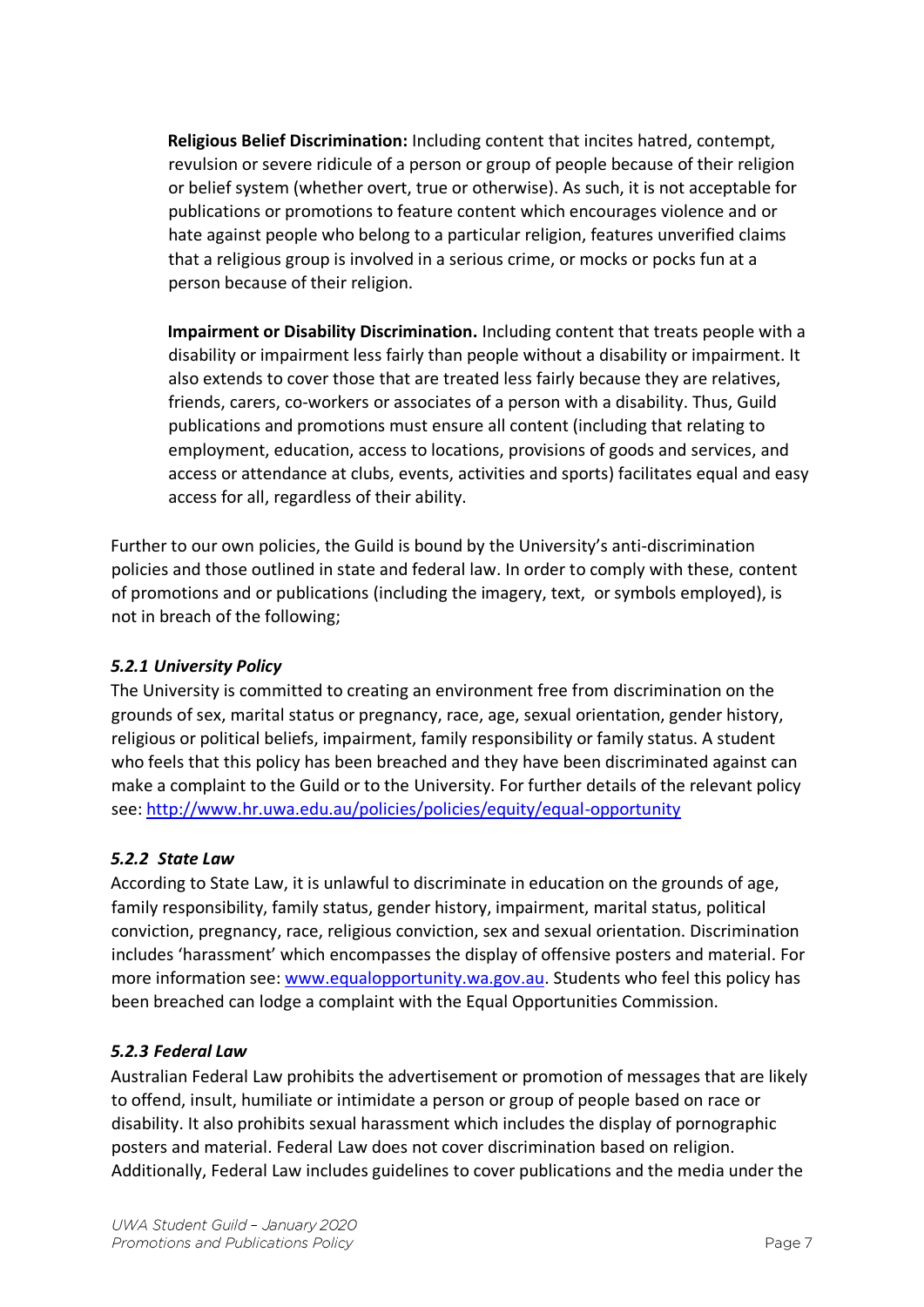Racial Hatred Legislation which is designed to allow people to complain about publicly offensive behaviour based on racial hatred. A student who feels that this law has been breached can make a complaint to the Human Rights and Equal Opportunity Commission. For further federal policy details see:

[www.humanrights.gov.au/racial\\_discrimination/media\\_guide](http://www.humanrights.gov.au/racial_discrimination/media_guide)

### *5.3 Content Relevancy and Accuracy*

To the best of the creator's knowledge, the content displayed in a promotion or publication must accurately reflect the activity or event in question. If lewd or possibly offensive material (including adult language and sexual references) is expected to be featured in the activity or event, the following disclaimer must be present: *"Some people may find the content of this event offensive which can include references of a sexual nature, adult language and violence."*

### *5.4 Political Comment*

The Guild remains committed to freedom of political comments on campus and in the digital sphere, and will not refuse to authorise material on grounds of political controversy alone. However, if the promotion or publications content breaches the content guidelines set out in 5.0 – 5.2.3 it will not be approved.

## **6.0 POSTERS –GUILD AREAS & ROTUNDAS**

#### *6.1 Rights to Distribute*

Guild-affiliated clubs, departments, subsidiary councils and faculty societies may display posters in approved areas at no charge. There are a limited number of display spaces available, thus priority for posters in the Guild Village precinct and rotundas is to promote the Guild and affiliated groups. Posters promoting external organisations or events may only be approved according to section 6.3 of this policy.

## *6.2 Approval of Posters for Guild-affiliated groups*

Guild departments and affiliated clubs must follow the steps below to have posters displayed in Guild managed areas. It is recommended that you **do not** produce any more than two (2) copies of your poster until you have followed this process as they may not be approved, resulting in you having to amend and reprint the document.

- 1. If the poster is for an event, you must submit an Event Management Planvia the Guild website before your poster can be approved.
- 2. Ensure your poster complies with the content guidelines in this policy and includes: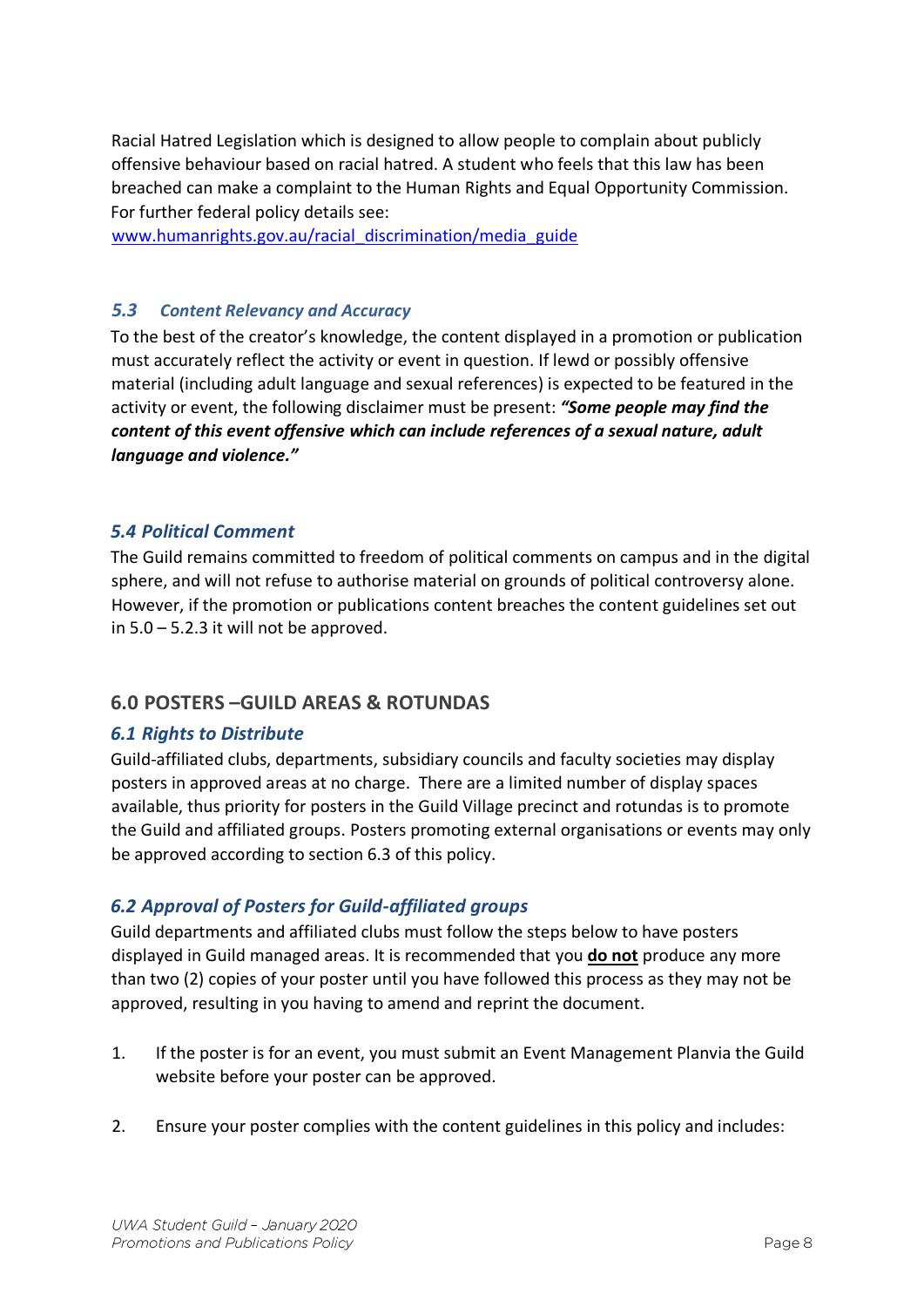- A current Guild (or if applicable, Guild department) logo (formatted in navy blue, white or black and sized so that all text is readable) AND
- Your club or faculty society logo (if applicable. Please note this must be the club's unique logo, not that of a national body) OR
- In the case of NUS or CAPA posters, the NUS or CAPA logo (no Guild logo required)
- A light-coloured space where the approval stamp can be placed on it.
- 3. Submit your poster for approval either via email or by taking a hard copy to the Guild Student Centre for approval by any of the following:
	- a) Associate Director of Student Services
	- b) Marketing Officer | marketing@guild.uwa.edu.au
	- c) Student Centre | hello@guild.uwa.edu.au

Provided that you have complied with all aspects of this policy, then your poster will be approved, and you can proceed to step 4.

If submitted by email, the approver will copy in the Guild Student Centre. If in hard copy, the approver will sign and date the back of one copy.

If your poster is not approved, an explanation will be provided regarding why the poster cannot be displayed and or what changes will need to be made to have it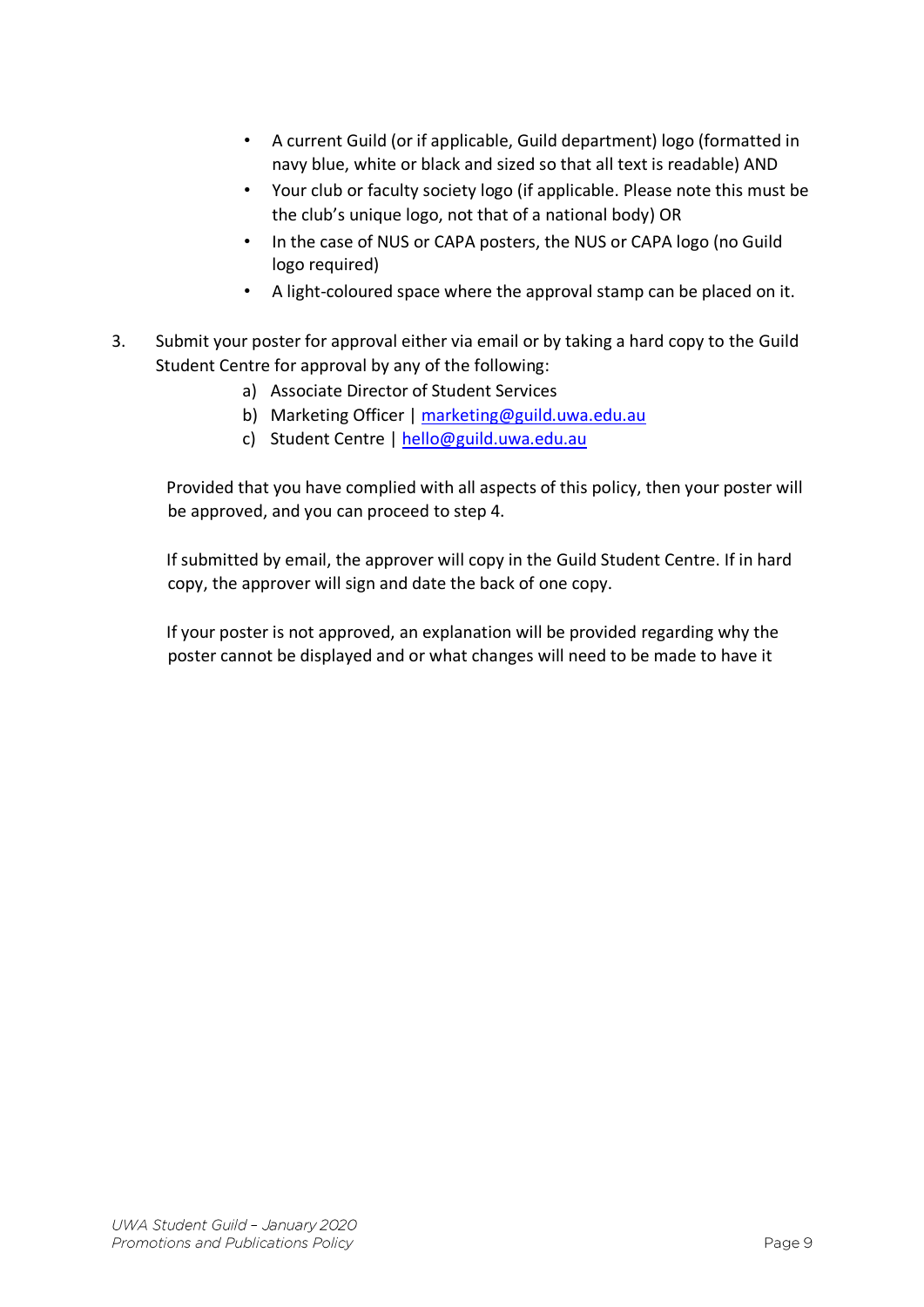approved. If you are unhappy with the decision you can appeal the decision according to the appeal guidelines in section 8.3 of this document.

Where a publication contains potentially discriminatory content, the approving officer should consult with other persons who are authorised to approve posters, as well as relevant Guild Office Bearers such as the Pride Officer, Women's Officer and International Students' Officer, where appropriate. If this is not possible, the materials can be lodged at the Guild Student Centre until one such individual has reviewed it.

- 4. Print your copies (see 6.4.2 for quotas) and take them to the Guild Student Centre to get the Guild 'Approved' stamp on the front of all copies, which notes the date until which the poster may be displayed. If you obtained approval via hard copy, the Guild Student Centre will keep the signed copy (with your name, phone number and student number on the back) for filing.
- 5. The posters must be received by the Guild Student Centre by 5pm on Thursday to be displayed by 5pm on Friday afternoon. If they are received after this time they will not be displayed until the following Friday. The posters will then be distributed in accordance with section 6.4.

## *6.3 Approval of Non-Guild Posters*

External organisations outside of the Guild (including non for profits, non- Guild affiliated clubs, UWA Sport, and UWA departments) can request to display information and promotional posters in the Guild areas. External organisations and events may be approved for poster display provided they abide by all content guidelines in this policy and will be subjected to a fee as specified in the Guild Advertising Kit. Posters are limited to A4 and A3 size. The Guild logo is generally not permitted to be used by non-affiliated groups, however may be required if the Guild is sponsoring or participating in the event.

The following series of steps has been developed to assist you with the poster approval process:

- 1. Liaise with the Marketing Officer to confirm the purchase of advertising space, material deadlines and poster approval (marketing@guild.uwa.edu.au)
- 2. If you are a department from UWA or an organisation from outside of UWA, supply printed posters to the Guild Student Centre. The ideal poster size is A3, portrait orientation, and no greater than 110gsm. The posters must be received by the Guild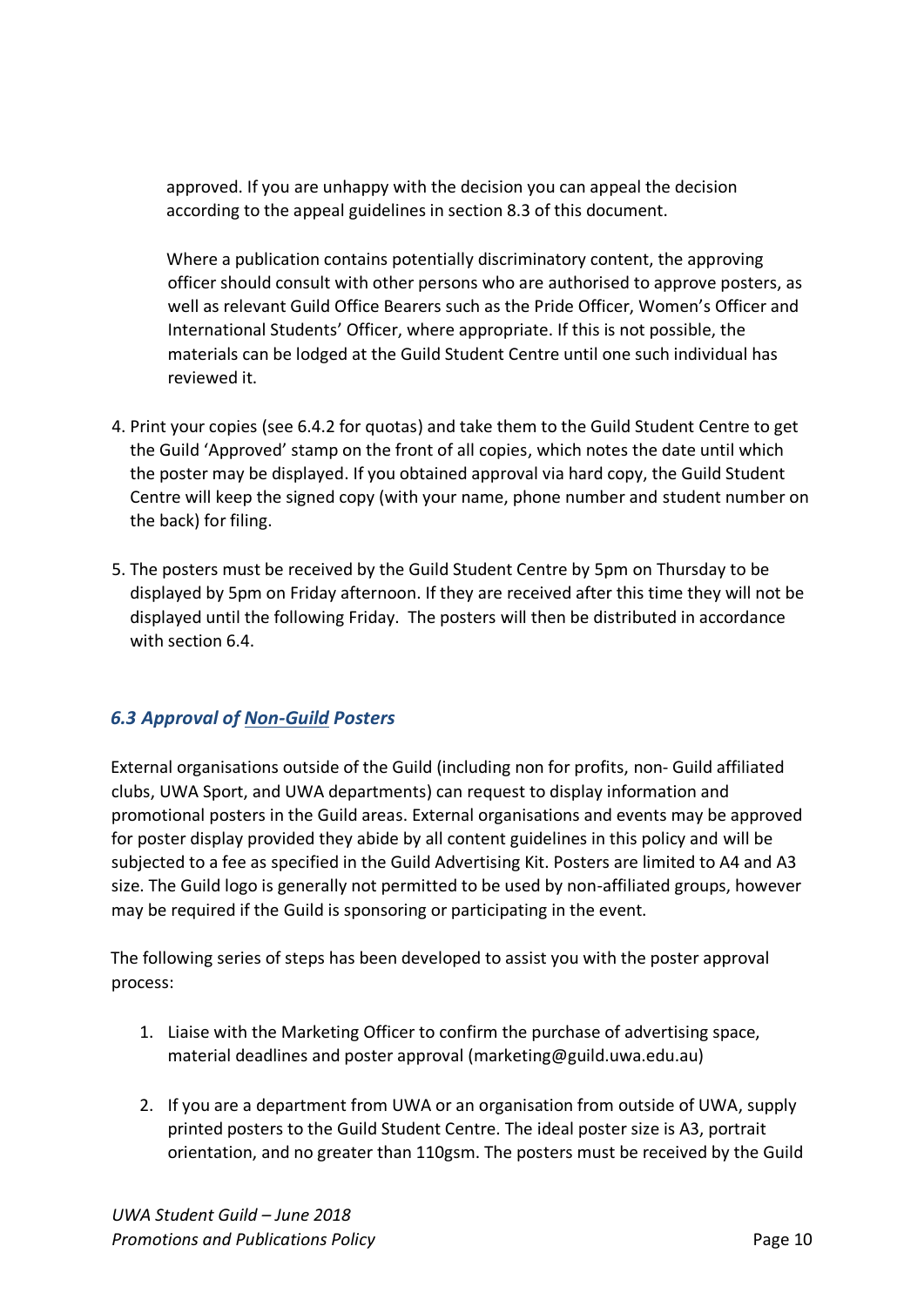Student Centre by 5pm on Thursday to be displayed by 5pm on Friday afternoon. If they are received after this time they will not be displayed until the following Friday.

After the expiry date of your purchased display or if the event date on the poster has passed, your posters will be removed in accordance with 6.4.6.

### *6.4 Poster Display and Removal*

#### *6.4.1 Approved Posters*

Only approved posters (see section 6.2 and 6.3) may be displayed in the Guild area and are to be distributed by an employed Guild staff member. All other materials will be removed.

#### *6.4.2 Approved Areas and Quantities for Display*

Approved posters will be distributed in the following areas by an employed Guild staff member (subject to quota limits where specified):

- The five concrete rotundas on the Crawley campus. Poster numbers per rotunda are limited to:
	- $O$  1 x A1
	- $O$  2 x A<sub>2</sub>
	- o 5 x A3 (ideal size and number); or
	- $\circ$  10 x A4
- All pillars (in the provided A4/A3 display frames **only**) within the Koort Kwoba Dandjoo also known as Guild Village Precinct and in front of Catalyst Cafe
	- o Each club or society may display up to 20 A3 and 20 A4 posters at any one time, for a period of up to 4 weeks.

Approved posters can be displayed in the following areas without distribution of an employed Guild staff member:

- The notice boards outside the Guild bathrooms and the Tavern
- All the open notice boards on campus (for the closed ones the permission of the department where the notice boards are located is required)

Posters **cannot** be displayed on:

- All walls surrounding the Guild Refectory
- All walls within Guild Village
- All windows
- Inside the Guild bathrooms (the exception being the Women's Department which has a notice board)
- Anywhere on the ground around the Guild
- Anywhere else on campus (including colleges) except notice boards, unless approval has been granted by the University.

*UWA Student Guild – June 2018*  **Promotions and Publications Policy** Promotions and Page 11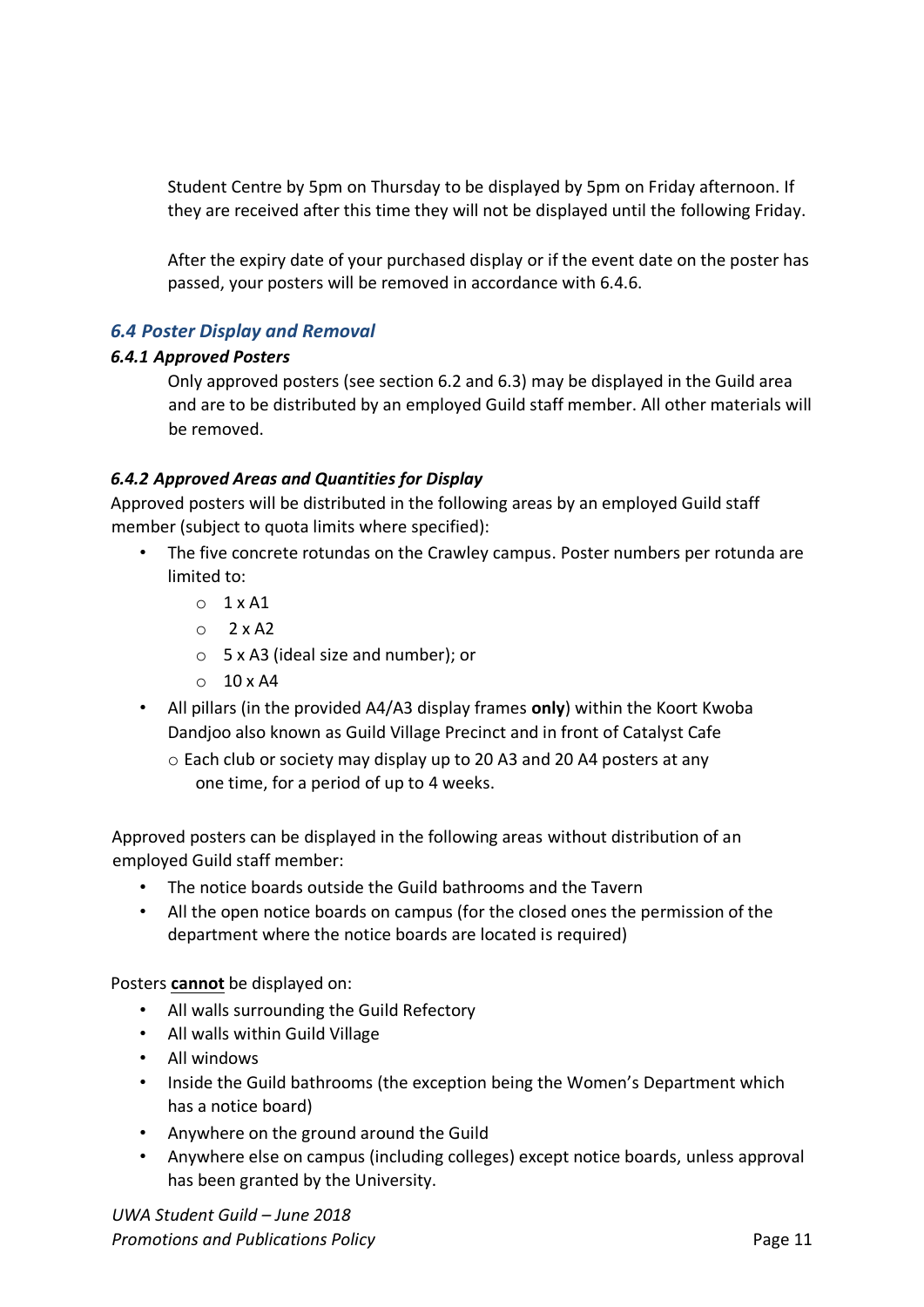### *6.4.3 Poster Display Frames*

The display frames fixed to the pillars and walls of the Guild Village and Guild Courtyard are the property of the Guild. As such, any damage that can reasonably be assumed to have been committed by an individual or group against them will be considered an act of vandalism. If this occurs the Guild must be compensated for the full amount of fixing said damage.

#### *6.4.4 Distribution of Posters*

Posters must be fixed within the appropriate sized display frame, with all corners and plastic coverings securely fastened. If this does not happen, then the posters can be removed by the Guild as outlined in 6.4.6.

Posters must not be placed over other posters unless the event or promotion period has passed, as outlined in 6.4.6- 6.4.8. Where possible, all previous promotional material will be removed by an employed Guild staff member. Excessive material (i.e. more than two posters) can cause damage to both the frame and the materials inside. *Any club or society found removing or destroying removing another club or societies poster material will be reported to the relevant Publications Committee.*

## *6.4.5 Poster Display Time Restrictions*

Approved posters can be displayed for up to a maximum of four (4) weeks or until the event has passed, whichever comes first. Anyone seeking a longer display period must gain approval from the Marketing Officer or Guild President.

#### *6.4.6 Removal of Posters*

Posters will be removed by an employed Guild staff member when:

- 4 weeks have passed since the poster was approved
- The event has been held
- The poster is not stamped
- The poster is damaged
- The poster is unapproved
- The poster is in breach of the **Promotions and Publication Policy**
- The poster has had a complaint made against it
- The poster exceeds the Guild's quota limit
- The poster is not installed correctly
- Expiration date has passed of the purchased advertising space

#### *6.4.7 Removal of Approved Posters*

Groups and individuals may remove approved materials under the direction of any person with the authority to approve posters (as listed in 6.2).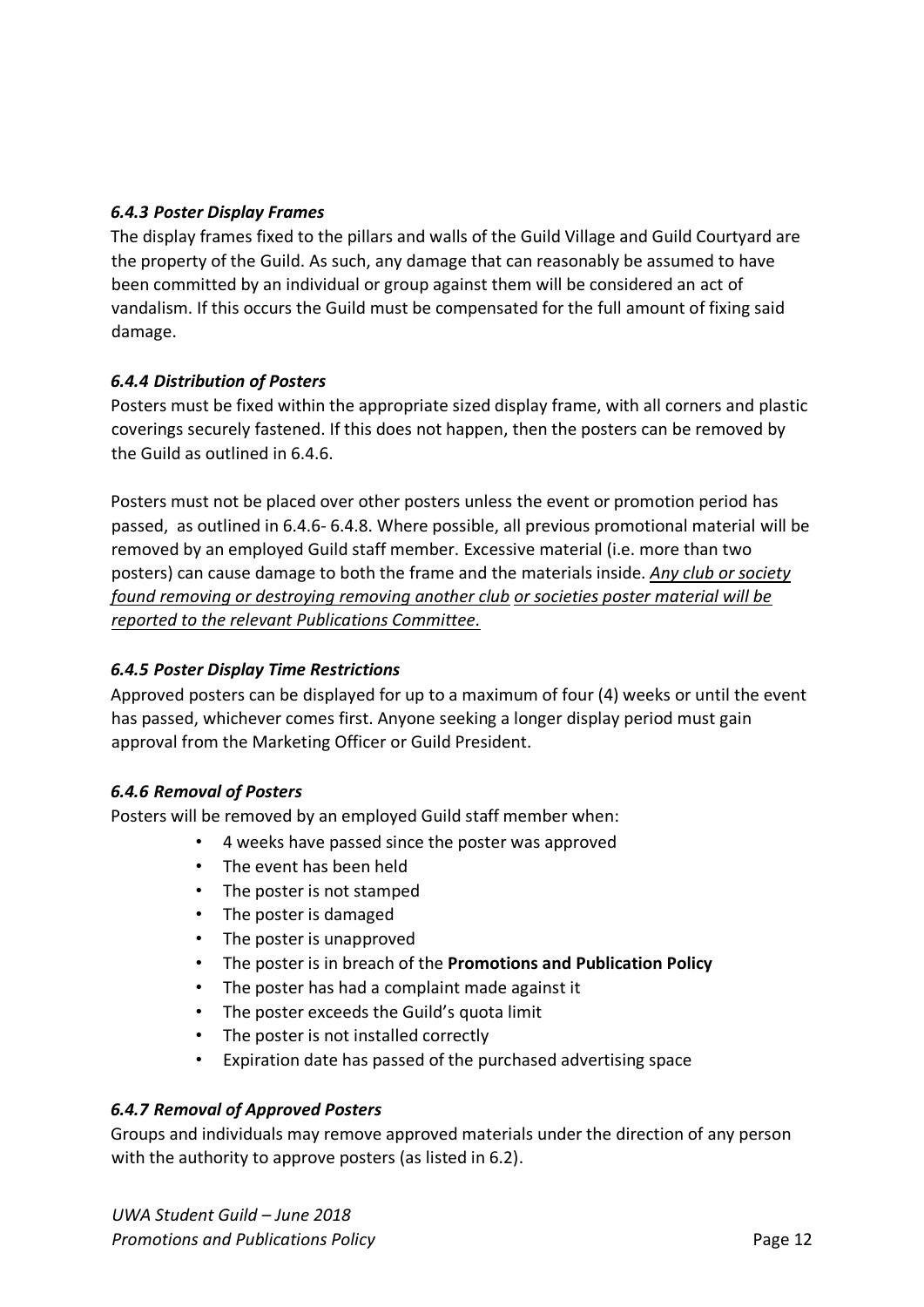Approved posters may be removed by a group or individual under the direction of an approved employee of the Guild when:

- One month has passed since the poster was approved
- The event has been held
- The poster is not stamped
- The poster is damaged
- The poster is unapproved
- The poster is in breach of the **Promotions and Publication Policy**
- The poster has had a complaint made against it
- The poster exceeds the Guild's quota limit
- The poster is not installed correctly

All removed materials will be taken to the Guild Student Centre, held for 7 days and then placed in a paper recycling bin where practical.

#### *6.4.8 Removal of Unapproved / Offensive Materials*

If posters that have not been approved or do not have a Guild approved stamp are found to be displayed they can be removed under the direction of any person with the authority to approve posters (as listed in 6.2.) The material can be placed in a paper recycling bin immediately. The onus is on the promotion's creator to ensure the publication or promotion is approved, therefore any and all costs incurred through the act of removal (including reprinting costs) will not fall on the Guild.

Material displayed in Guild sites (including digital and print) that are not approved and found to feature offensive material, including that which is discriminatory or in breach of the Guild's content policy, will be removed immediately and without hesitation. The material will then be photographed for reference and can proceed through the Complaint process as outlined in section 8.0 if the Guild President so desires.

## **7.0 PROMOTIONAL ACTIVITY**

## *7.1 Materials displayed online and in print*

All publications and promotions defined in 3.1.1 and 3.1.2 which are produced by a Guild department, sub-councils and affiliated clubs and faculty societies must be in accordance with content guidelines outlined in section 5 of this policy. This includes text, imagery, artwork, music and symbols published and produced by individual committee members through printed material, social media and websites, as well as those made in an official manner by the organisation. If publications and promotions are found to breach this policy, the offending club will be dealt with as section 8 of this policy.Where the Guild has the ability to remove or request the removal of the content, it may do so immediately.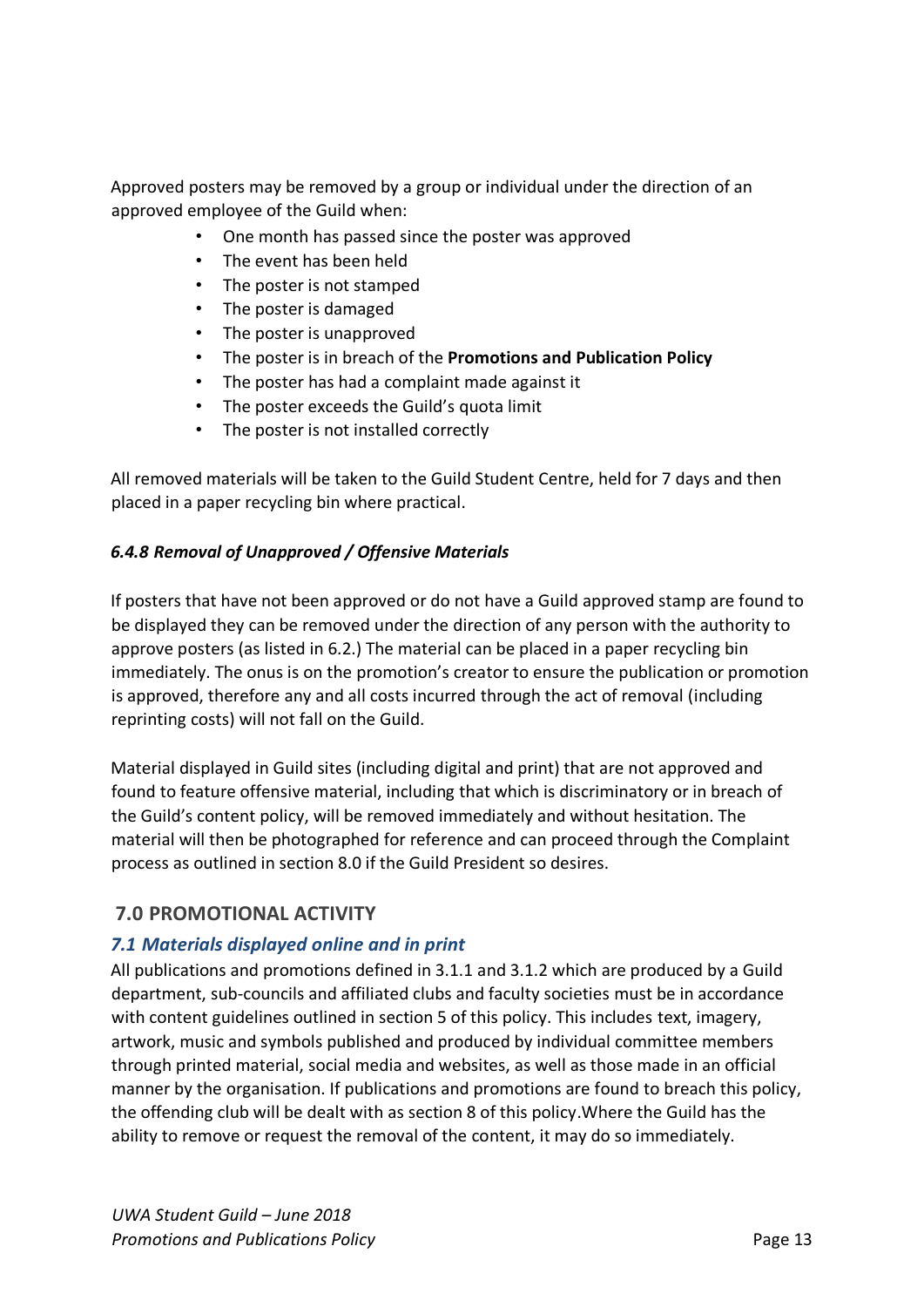## **8.0 GRIEVANCES (COMPLAINTS)**

The Guild will follow the below process when a breach of policy or complaint arises, ensuring that all parties are provided with the opportunity to make comment and to understand the process to be followed. In some cases, further action may be required resulting in a referral being made to other documents such as the Equal Opportunity and Affirmative Action Policy or the Enterprise Bargaining Agreement. If this is required, the parties involved will be informed about the process to be followed. In this instance, the Guild President will take the poster to the University's Equity and Diversity unit, who will make the decision in conjunction with the University policy as summarised in section 5.1.1 and 5.2.1 of this document.

## *8.1 Breaches of Policy*

This section refers specifically to cases where the policies and procedures identified in this document are not followed. The Guild will always consider that honest mistakes occur and information regarding the correct process will always be the first step. Where significant or consistent breaches of policy are found to occur, a report will be made to the Publications Committee for consideration. If it is confirmed that significant or consistent breaches have occurred, the following penalties may be applied:

- Removal of the material
- Raising of charges to cover the costs of removal
- In severe cases, forfeiting of rights to display in the Guild area or be involved in Guild publications
- If repetitive breaches are made, the removal of being an affiliated club or faculty society to the UWA Student Guild may apply
- Posters placed outside the areas specified in 6.4.2 of this Policy will be dealt with by UWA Security, and may incur any penalties that are applicable under UWA regulations. The Guild will not act to prevent any penalties that may be enforced by UWA Security as a result of this policy breach.

## *8.2 Complaints about Material Displayed or Distributed*

Despite the approval process outlined above, it is possible that a member of the University community or broader community may take offence at the content of a publication or other promotional material. If someone would like to make a complaint, the process is as follows:

- In the case of publication/s (both digital and print), lodge a complaint with the Guild Student Centre with photographic evidence of the publication/s or in the case of posters advise the Guild Student Centre of the poster details (including the group if possible);
- The Guild Student Centre will record the complaint and refer the matter to a meeting of at least three people responsible for approving posters and monitoring publications. This must include the minimum of: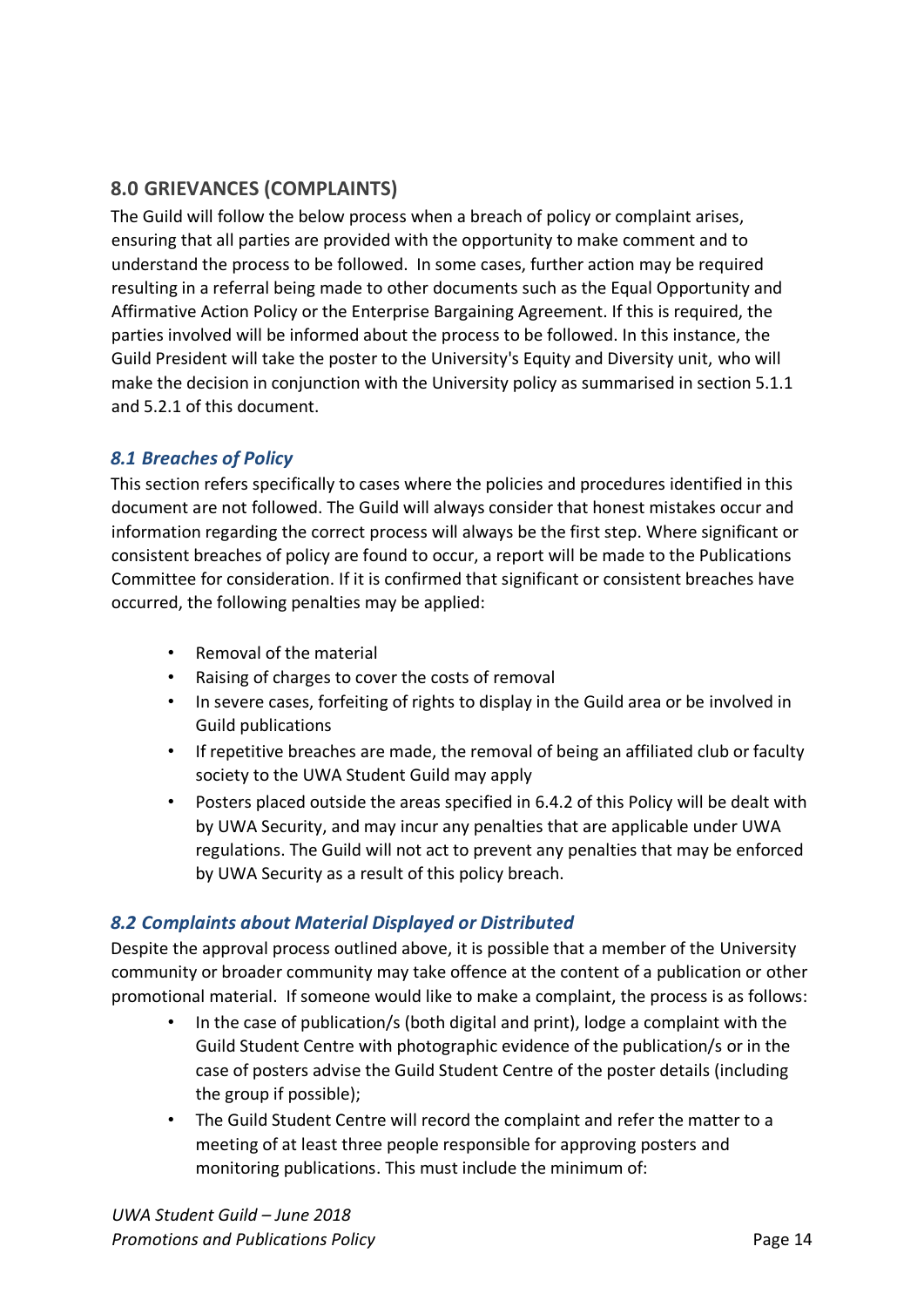- a. Guild President
- b. Associate Director (Student Services)
- c. Marketing Officer
- At the same time the Guild President deems it necessary, the Guild will remove the material and save it where possible following the process set out in 6.4.6 – 6.4.8 until the final judgement has been made.
- A decision will be made by this group or referred to the Publications Committee where required in consultation with the complainant, where the breach of the policy will be discussed.
- A decision made by the group can be appealed to Publications Committee if the complainant is not happy with the outcome.
- Students and staff should be advised that a person objecting to material displayed or distributed may also choose to take their complaint to the University or to outside organisations such as the Equal Opportunity Commission.

## *8.3 Complaints Regarding Material Not Approved for Display or Distribution*

In cases where material has not been approved for display or distribution, feedback will be provided by the decision maker. Anyone not satisfied with the decision may appeal the decision and the appeal will be heard by either the decision-making group of the three identified above, or by Publications Committee where required.

## **9.0 EVENT MANAGEMENT AND PLANNING PRIOR TO PUBLICATION**

All events held on or off campus by a Guild-affiliated club, faculty society or department require an Event Management Plan (EMP) to be submitted to the Guild before the event can be promoted.

Promotional material for an event can only be approved once an EMP has been received by the Guild Events Department (or, in the case of camp events and pub crawls, once the EMP has been approved by the Guild Events Department, where the Guild Events Department must approve the promotional material as outlined in the EMP).

# **10.0 PUBLICATION & PROMOTIONS OUTSIDE THE GUILD AREA/GUILD CONTROL**

The University has both policy and by-laws that govern the display of promotional and publication material and the distribution of literature on campus. If you wish to distribute material in other areas, you must obtain approval from the Project Officer in Facilities Management. For more information on the University's policy, go to: